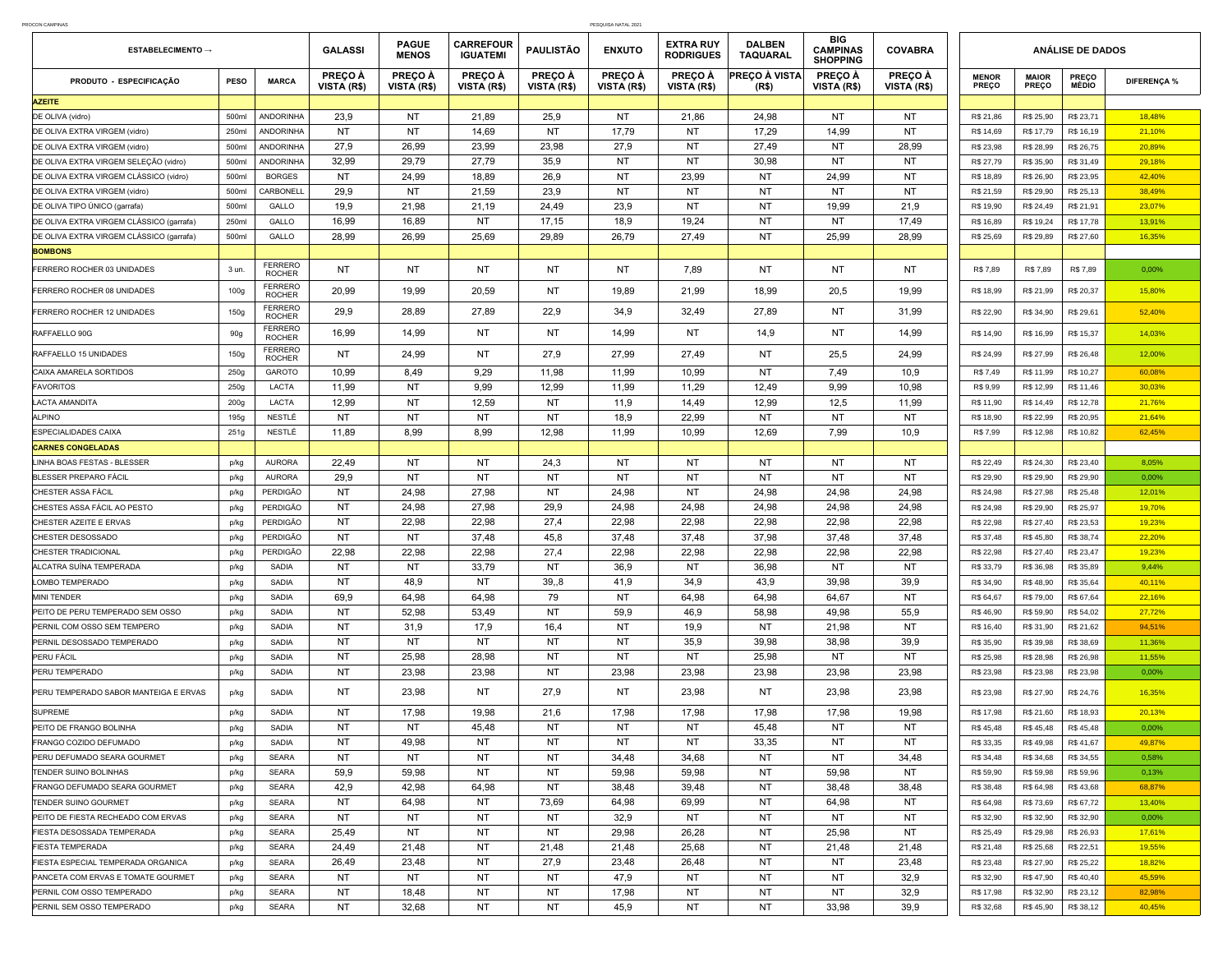| PROCON CAMPINAS                                      |                  |                  |           |           |           |           | PESQUISA NATAL 202 |           |           |           |           |           |           |           |         |
|------------------------------------------------------|------------------|------------------|-----------|-----------|-----------|-----------|--------------------|-----------|-----------|-----------|-----------|-----------|-----------|-----------|---------|
| PERU TEMPERADO                                       | p/kg             | <b>SEARA</b>     | 26,49     | 23,48     | NT        | 27,4      | 23,48              | 23,48     | NT        | 23,48     | 23,48     | R\$ 23,48 | R\$ 27,40 | R\$ 24,47 | 16,70%  |
| PEITO DE PERU BOLINHA                                | p/kg             | <b>SEARA</b>     | NT        | 43,48     | NT        | <b>NT</b> | 39,98              | 43,68     | <b>NT</b> | 49,98     | 23,48     | R\$ 23,48 | R\$49,98  | R\$40,12  | 112,86% |
| <b>LENTILHAS</b>                                     |                  |                  |           |           |           |           |                    |           |           |           |           |           |           |           |         |
| LENTILHA SECA                                        | 500g             | CAMIL            | 9,49      | 9,49      | NT        | NT        | NT                 | NT        | NT        | NT        | NT        | R\$ 9,49  | R\$ 9,49  | R\$ 9,49  | 0,00%   |
| LENTILHA SECA                                        | 500g             | YOKI             | <b>NT</b> | 14,59     | 12,89     | NT        | NT                 | 12,99     | 13,99     | 11,99     | 15,89     | R\$ 11,99 | R\$ 15,89 | R\$ 13,72 | 32,53%  |
| <b>CONSERVAS (peso drenado)</b>                      |                  |                  |           |           |           |           |                    |           |           |           |           |           |           |           |         |
| AZEITONAS VERDES COM CAROÇO                          | 320g             | <b>BONDUELLE</b> | NT        | NT        | 13,19     | NT        | NT                 | 17,99     | NT        | NT        | NT        | R\$ 13,19 | R\$ 17,99 | R\$ 15,59 | 36,39%  |
| AZEITONAS VERDES SEM CAROÇO                          | 320g             | <b>BONDUELLE</b> | <b>NT</b> | <b>NT</b> | 16,19     | <b>NT</b> | NT                 | 17,99     | <b>NT</b> | <b>NT</b> | NT        | R\$ 16,19 | R\$ 17,99 | R\$ 17,09 | 11,12%  |
| CHAMPIGNONS CLÁSSICOS INTEIROS                       | 100g             | <b>BONDUELLE</b> | <b>NT</b> | 18,99     | 13,69     | NT        | NT                 | NT        | 17,29     | <b>NT</b> | NT        | R\$ 13,69 | R\$ 18,99 | R\$ 16,66 | 38,71%  |
| PALMITOS DE PUPUNHA PICADOS                          | 520g             | <b>BONDUELLE</b> | 17,99     | NT        | 15,99     | NT        | NT                 | NT        | NT        | <b>NT</b> | NT        | R\$ 15,99 | R\$ 17,99 | R\$ 16,99 | 12,51%  |
| PALMITOS DE PUPUNHA INTEIROS                         | 520g             | <b>BONDUELLE</b> | NT        | 28,99     | 25,89     | <b>NT</b> | NT                 | <b>NT</b> | <b>NT</b> | <b>NT</b> | 29,79     | R\$ 25,89 | R\$ 29,79 | R\$ 28,22 | 15,06%  |
| <b>COGUMELOS FATIADOS</b>                            | 100g             | <b>HEMMER</b>    | 8,99      | NT        | NT        | NT        | 9,39               | NT        | NT        | <b>NT</b> | NT        | R\$ 8,99  | R\$ 9,39  | R\$ 9,19  | 4,45%   |
| PALMITOS AÇAÍ TOLETES                                | 300g             | <b>HEMMER</b>    | 27,9      | 25,99     | 27,99     | <b>NT</b> | 27,9               | 31,29     | 27,9      | <b>NT</b> | 28,49     | R\$ 25,99 | R\$ 31,29 | R\$ 28,21 | 20,39%  |
| PALMITOS JUCARA PICADOS                              | 300g             | <b>HEMMER</b>    | 15,99     | NT        | 13,19     | NT        | NT                 | NT        | 27,9      | <b>NT</b> | NT        | R\$ 13,19 | R\$ 27,90 | R\$ 19,03 | 111,52% |
| AZEITONA PRETA AZAPA                                 | 500g             | RAIOLA           | NT        | NT        | NT        | NT        | 17,9               | NT        | NT        | <b>NT</b> | NT        | R\$ 17,90 | R\$ 17,90 | R\$ 17,90 | 0,00%   |
| AZEITONAS VERDES FATIADAS                            | 160g             | <b>RIVOLI</b>    | NT        | NT        | NT        | NT        | NT                 | NT        | NT        | <b>NT</b> | 8,99      | R\$ 8,99  | R\$ 8,99  | R\$ 8,99  | 0,00%   |
| AZEITONAS VERDES RECHEADAS COM PIMENTÃO              | 200 <sub>q</sub> | <b>RIVOLI</b>    | <b>NT</b> | <b>NT</b> | NT        | 8,9       | NT                 | NT        | 12,59     | <b>NT</b> | NT        | R\$8,90   | R\$ 12,59 | R\$ 10,75 | 41,46%  |
| AZEITONAS VERDES PREMIUM GORDAL                      | 200g             | <b>RIVOLI</b>    | NT        | NT        | NT        | NT        | NT                 | NT        | 10,99     | <b>NT</b> | NT        | R\$ 10,99 | R\$ 10,99 | R\$ 10,99 | 0,00%   |
| AZEITONAS VERDES S/CAROÇO                            | 160g             | <b>RIVOLI</b>    | NT        | <b>NT</b> | NT        | 9,8       | NT                 | NT        | 11,39     | <b>NT</b> | 8,99      | R\$ 8,99  | R\$ 11,39 | R\$ 10,06 | 26,70%  |
| AZEITONA VERDE COM CAROÇO                            | 100g             | VALE FÉRTIL      | 3,99      | 3,59      | NT        | NT        | NT                 | NT        | NT        | <b>NT</b> | NT        | R\$ 3,59  | R\$ 3,99  | R\$ 3,79  | 11,14%  |
| AZEITONA VERDE ARAUCO COM CAROÇO                     | 200g             | VALE FÉRTIL      | 15,99     | 14,99     | NT        | 5,2       | NT                 | NT        | 11,49     | NT        | 11,39     | R\$ 5,20  | R\$ 15,99 | R\$ 11,81 | 207,50% |
| AZEITONA PRETA COM CAROÇO                            | 200g             | VALE FÉRTIL      | 12,49     | 12,99     | NT        | NT        | 13,9               | NT        | 11,99     | <b>NT</b> | NT        | R\$ 11,99 | R\$ 13,90 | R\$ 12,84 | 15,93%  |
| <b>FAROFAS PRONTAS</b>                               |                  |                  |           |           |           |           |                    |           |           |           |           |           |           |           |         |
| COM BATATA PALHA                                     | 200g             | <b>YOKI</b>      | 4,99      | 4,89      | 4,99      | NT        | NT                 | NT        | 4,29      | 4,49      | 4,89      | R\$4,29   | R\$4,99   | R\$4,76   | 16,32%  |
| COM CEBOLA                                           | 200g             | YOKI             | <b>NT</b> | 4,89      | NT        | NT        | 4,59               | NT        | 4,29      | 4,49      | 4,89      | R\$4,29   | R\$4,89   | R\$4,63   | 13,99%  |
| <b>SUAVE</b>                                         | 200g             | YOKI             | 4,99      | 4,89      | 4,99      | NT        | 4,49               | NT        | 4,29      | 4,49      | 4,89      | R\$4,29   | R\$4,99   | R\$ 4,72  | 16,32%  |
| <b>PREMIUM TRADICIONAL</b>                           | 380g             | YOKI             | NT        | 13,89     | NT        | NT        | 5,99               | NT        | 12,09     | 12,5      | 12,79     | R\$ 5,99  | R\$ 13,89 | R\$ 11,45 | 131,89% |
| <b>DE MILHO</b>                                      | 500g             | YOKI             | 7,99      | 7,39      | 7,29      | 6,49      | NT                 | NT        | 6,95      | 4,99      | NT        | R\$4,99   | R\$ 7,99  | R\$ 6,85  | 60,12%  |
| PREMIUM APIMENTADA                                   | 380g             | <b>YOKI</b>      | <b>NT</b> | <b>NT</b> | 8,99      | NT        | NT                 | 10,99     | 12,09     | 12,5      | 12,79     | R\$ 8,99  | R\$ 12,79 | R\$ 11,47 | 42,27%  |
| <b>FRUTAS EM CALDA</b>                               |                  |                  |           |           |           |           |                    |           |           |           |           |           |           |           |         |
| ABACAXI EM CALDA EM RODELAS (lata)                   | 400g             | CEPÊRA           | 21,49     | NT        | NT        | NT        | NT                 | NT        | NT        | 13,59     | NT        | R\$ 13,59 | R\$ 21,49 | R\$ 17,54 | 58,13%  |
| AMEIXA EM CALDA (lata)                               | 150g             | CEPÊRA           | <b>NT</b> | NT        | NT        | NT        | NT                 | NT        | NT        | 5,79      | NT        | R\$ 5,79  | R\$ 5,79  | R\$ 5,79  | 0,00%   |
| CEREJA AO MARASQUINO (vidro)                         | 150g             | CEPÊRA           | NT        | NT        | NT        | NT        | 10,49              | NT        | NT        | 15,99     | NT        | R\$ 10,49 | R\$ 15,99 | R\$ 13,24 | 52,43%  |
| FIGO EM CALDA (lata)                                 | 400g             | CEPÊRA           | <b>NT</b> | <b>NT</b> | <b>NT</b> | NT        | NT                 | <b>NT</b> | <b>NT</b> | 13,99     | NT        | R\$ 13,99 | R\$ 13,99 | R\$ 13,99 | 0,00%   |
| ABACAXI EM CALDA EM RODELAS (lata)                   | 400g             | <b>SCHRAMM</b>   | NT        | NT        | NT        | NT        | 11,99              | NT        | 15,99     | NT        | NT        | R\$ 11,99 | R\$ 15,99 | R\$ 13,99 | 33,36%  |
| FIGO EM CALDA INTEIRO E SEM PELE (lata)              | 450g             | SCHRAMM          | NT        | NT        | 11,59     | NT        | NT                 | NT        | 13,79     | NT        | NT        | R\$ 11,59 | R\$ 13,79 | R\$ 12,69 | 18,98%  |
| PÊSSEGO EM CALDA ESPECIAL EM METADES<br>(lata)       | 450g             | <b>SCHRAMM</b>   | 13,99     | <b>NT</b> | 8,99      | 10,49     | NT                 | NT        | 14,99     | <b>NT</b> | 10,89     | R\$ 8,99  | R\$ 14,99 | R\$ 11,87 | 66,74%  |
| <b>PANETTONES E CHOCOTTONES</b>                      |                  |                  |           |           |           |           |                    |           |           |           |           |           |           |           |         |
| GOTAS COM QUEIJO                                     | 400g             | <b>BAUDUCCO</b>  | NT        | 19,89     | NT        | 19,9      | 21,9               | NT        | 19,99     | 19,99     | NT        | R\$ 19,89 | R\$ 21,90 | R\$ 20,33 | 10,11%  |
| PASSAS COM LIMAO                                     | 500g             | <b>BAUDUCCO</b>  | <b>NT</b> | NT        | NT        | <b>NT</b> | 29,99              | NT        | NT        | NT        | <b>NT</b> | R\$ 29,99 | R\$ 29,99 | R\$ 29,99 | 0,00%   |
| PANETONE FRUTAS                                      | 500g             | <b>BAUDUCCO</b>  | NT        | 19,99     | 17,97     | NT        | 20,99              | 20,99     | NT        | 20,99     | 20,99     | R\$ 17,97 | R\$ 20,99 | R\$ 24,38 | 16,81%  |
| CHOCOTONE                                            | 500g             | <b>BAUDUCCO</b>  | <b>NT</b> | 19,9      | 17,97     | NT        | 20,99              | 20,99     | NT        | 20,99     | 25,99     | R\$ 17,97 | R\$ 25,99 | R\$ 21,14 | 44,63%  |
| PANETONE LATA                                        | 750g             | <b>BAUDUCCO</b>  | <b>NT</b> | <b>NT</b> | NT        | 51,8      | 38,99              | 49,99     | NT        | 49,99     | 49,99     | R\$ 38,99 | R\$ 51,80 | R\$40,13  | 32,85%  |
| PANETONE PANDORO                                     | 500g             | <b>BAUDUCCO</b>  | <b>NT</b> | NT        | 17,97     | 22,89     | NT                 | NT        | NT        | <b>NT</b> | 21,99     | R\$ 17,97 | R\$ 22,89 | R\$ 20,95 | 27,38%  |
| MINI CHOCOTONE M&MS                                  | 80g              | <b>BAUDUCCO</b>  | NT        | 9,99      | 8,97      | ΝT        | 8,99               | 9,99      | 6,65      | 9,99      | NT        | R\$ 6,65  | R\$ 9,99  | R\$ 10,92 | 50,23%  |
| CHOCOTONE MAXI MOUSSE                                | 500g             | <b>BAUDUCCO</b>  | <b>NT</b> | 25,99     | 24,99     | NT        | 25,99              | 25,99     | 25,99     | 25,99     | 25,99     | R\$ 24,99 | R\$ 25,99 | R\$ 25,85 | 4,00%   |
| CHOCOTONE MAXI TRUFA                                 | 500g             | <b>BAUDUCCO</b>  | <b>NT</b> | 25,99     | 24,99     | NT        | 25,99              | 25,99     | NT        | 25,99     | 25,99     | R\$ 24,99 | R\$ 25,99 | R\$ 25,82 | 4,00%   |
| CHOCOTONE MAXI                                       | 500g             | <b>BAUDUCCO</b>  | NT        | 25,99     | 24,99     | ΝT        | 25,99              | 25,99     | 25,99     | 25,99     | 25,99     | R\$ 24,99 | R\$ 25,99 | R\$ 25,85 | 4,00%   |
| CHOCOTONE MAXI CHOC BRANCO                           | 500g             | <b>BAUDUCCO</b>  | 31,9      | NT        | 24,99     | ΝT        | NT                 | 25,99     | NT        | 25,99     | 25,99     | R\$ 24,99 | R\$ 31,90 | R\$ 22,48 | 27,65%  |
| CHOCOTONE GOTAS DE CHOCOLATE LATA<br><b>DECORADA</b> | 750g             | <b>BAUDUCCO</b>  | NT        | <b>NT</b> | NT        | 51,8      | 38,99              | NT        | NT        | 49,99     | 49,99     | R\$ 38,99 | R\$ 51,80 | R\$ 38,15 | 32,85%  |
| PANETONE GOTAS CHOCOLATE                             | 400g             | CASA SUIÇA       | <b>NT</b> | NT        | 15,99     | NT        | NT                 | 20,99     | NT        | 18,99     | 21,9      | R\$ 15,99 | R\$ 21,90 | R\$ 15,57 | 36,96%  |
| PANETONE EXPRESSO E CHOCOLATE                        | 500g             | CASA SUIÇA       | NT        | 28,99     | NT        | NT        | NT                 | 28,99     | NT        | 25,99     | 29,99     | R\$ 25,99 | R\$ 29,99 | R\$ 37,99 | 15,39%  |
| PANETONE 3 CHOCOLATES                                | 500g             | CASA SUIÇA       | NT        | NT        | NT        | NT        | NT                 | 25,99     | NT        | 25,99     | 29,99     | R\$ 25,99 | R\$ 29,99 | R\$ 27,32 | 15,39%  |
| PANETONE INTEGRAL ZERO                               | 400g             | CASA SUIÇA       | NT        | 25,99     | NT        | NT        | NT                 | 22,99     | NT        | 25,99     | NT        | R\$ 22,99 | R\$ 25,99 | R\$ 37,49 | 13,05%  |
| PANETONE TRUFADO MEIO AMARGO                         | 500g             | CASA SUIÇA       | <b>NT</b> | 28,99     | NT        | NT        | NT                 | 28,99     | NT        | 25,99     | 29,99     | R\$ 25,99 | R\$ 29,99 | R\$ 28,49 | 15,39%  |
| PANETONE PAÇOQUITA                                   | 500g             | CASA SUIÇA       | NT        | NT        | NT        | NT        | NT                 | 28,99     | NT        | 25,99     | 29,99     | R\$ 25,99 | R\$ 29,99 | R\$ 28,32 | 15,39%  |